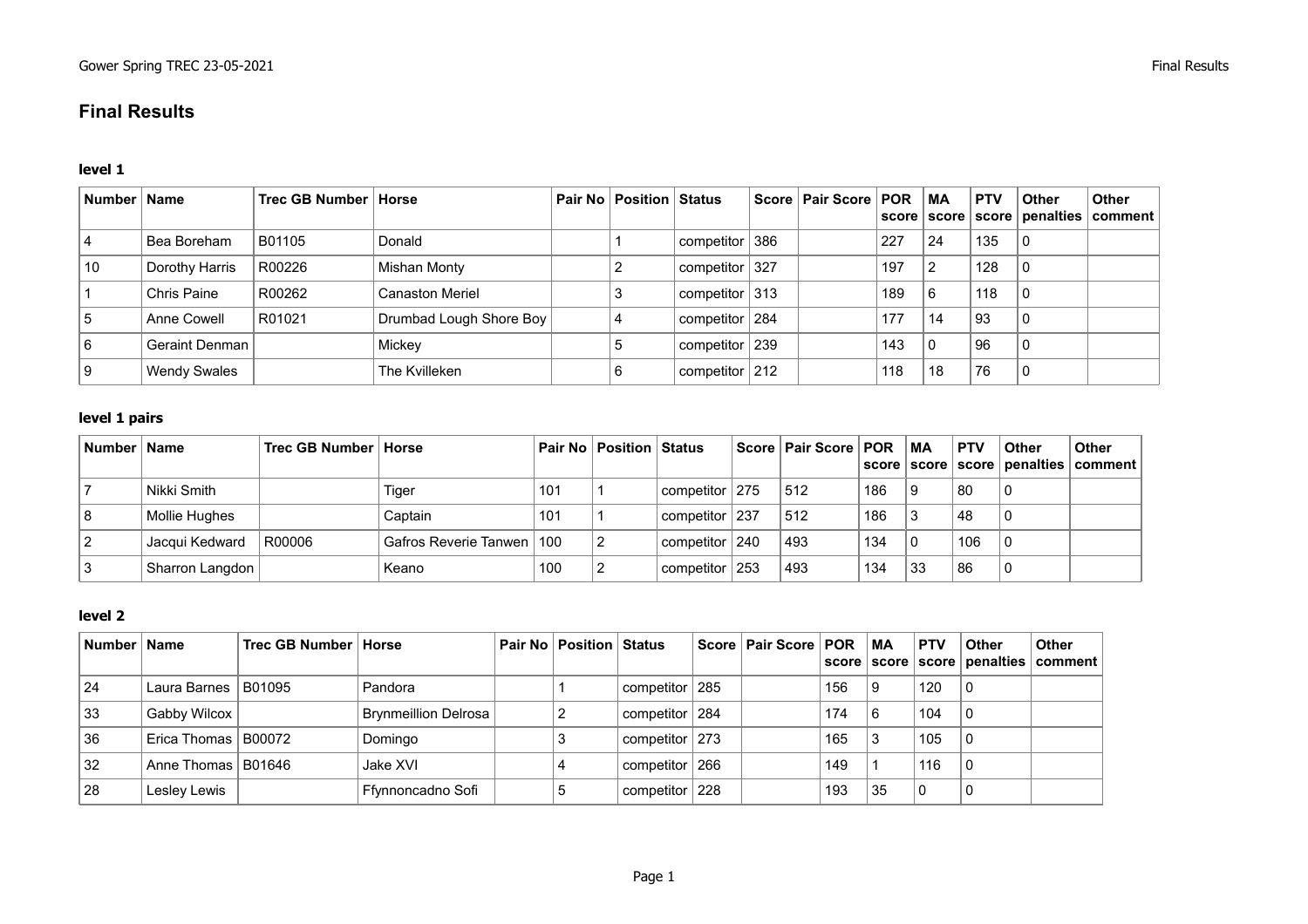| <b>Number</b> | <b>Name</b>            | Trec GB Number   Horse |           | Pair No   Position   Status |                    | Score   Pair Score   POR |     | <b>MA</b> | <b>PTV</b> | <b>Other</b> | <b>Other</b><br>  score   score   score   penalties   comment |
|---------------|------------------------|------------------------|-----------|-----------------------------|--------------------|--------------------------|-----|-----------|------------|--------------|---------------------------------------------------------------|
| 23            | Jeannie Hicks   R00431 |                        | Damselfly |                             | l competitor ∣ 187 |                          | 111 |           | 65         | 0            |                                                               |

# **level 2 pairs**

| Number Name |                  | Trec GB Number   Horse |                           |     | <b>Pair No   Position   Status</b> |                    | Score   Pair Score   POR |     | МA | <b>PTV</b> | <b>Other</b> | <b>Other</b><br>score   score   score   penalties   comment |
|-------------|------------------|------------------------|---------------------------|-----|------------------------------------|--------------------|--------------------------|-----|----|------------|--------------|-------------------------------------------------------------|
| 34          | Jane Anscombe    | R00293                 | Transwales Bertie         | 302 |                                    | competitor 347     | 702                      | 198 |    | 140        | C            |                                                             |
| 35          | Amanda Aldridge  | B00995                 | Mr Pi                     | 302 |                                    | competitor $355$   | 702                      | 198 | 34 | 123        | C            |                                                             |
| 25          | Dani Glaister    | B00180                 | Acorn Reigning King   300 |     | 2                                  | competitor $ 253 $ | 471                      | 181 |    | 63         |              |                                                             |
| 26          | Caroline Bourner |                        | Hermas Nazim              | 300 | 2                                  | competitor   218   | 471                      | 181 |    | 37         |              |                                                             |
| 29          | Carmen Bloxham   |                        | Hamish                    | 301 | 3                                  | competitor   174   | 349                      | 174 |    | 0          |              |                                                             |
| 30          | Liz Jones        |                        | Arla                      | 301 | ົ                                  | competitor   175   | 349                      | 174 |    | 0          |              |                                                             |

## **level 2a**

| Number   Name |                         | Trec GB Number   Horse |                          | <b>Pair No   Position   Status</b> |                  | Score   Pair Score   POR   MA |     |    | <b>PTV</b> | Other | <b>Other</b> |
|---------------|-------------------------|------------------------|--------------------------|------------------------------------|------------------|-------------------------------|-----|----|------------|-------|--------------|
| 11            | Kate Gillam             | R00150                 | Skellorn Realt Na Maidne |                                    | competitor   369 |                               | 200 | 34 | 135        | 0     |              |
| 20            | Jo McCormac             | R00976                 | <b>Dulux</b>             |                                    | competitor 350   |                               | 185 | 24 | 141        | 0     |              |
| 14            | Sian Griffiths          | B00401                 | Barbara                  |                                    | competitor   324 |                               | 141 | 33 | 150        | 0     |              |
| 15            | Mary Bray               | B00518                 | MM Cut 'n Run            |                                    | competitor   259 |                               | 84  | 30 | 145        | -0    |              |
| 19            | Heather McLeod   R00547 |                        | Claypark Mr Plod         |                                    | competitor   202 |                               | 39  | 42 | 121        | 0     |              |
| 18            | Jo Lowes                |                        | Motto                    |                                    | competitor   196 |                               | 157 | 39 | 0          | 0     |              |

#### **level 2a pairs**

| <b>Number</b> | <b>Name</b>               | Trec GB Number   Horse |                            |     | Pair No   Position   Status |                      | <sup>∣</sup> Score ∣ Pair Score ∣ POR |     | <b>MA</b> | ∣ PTV | <b>Other</b> | Other<br>score   score   score   penalties   comment |
|---------------|---------------------------|------------------------|----------------------------|-----|-----------------------------|----------------------|---------------------------------------|-----|-----------|-------|--------------|------------------------------------------------------|
| 12            | Kirsty Adams              | B00902                 | Randallstown Guiness   200 |     |                             | ' competitor ∣ 354   | 642                                   | 196 | 38        | 120   |              |                                                      |
| 13            | Eleanor Prescott   B01358 |                        | Raiden                     | 200 |                             | ' competitor ∣ 288 ∶ | 642                                   | 196 |           | ∣90   |              |                                                      |